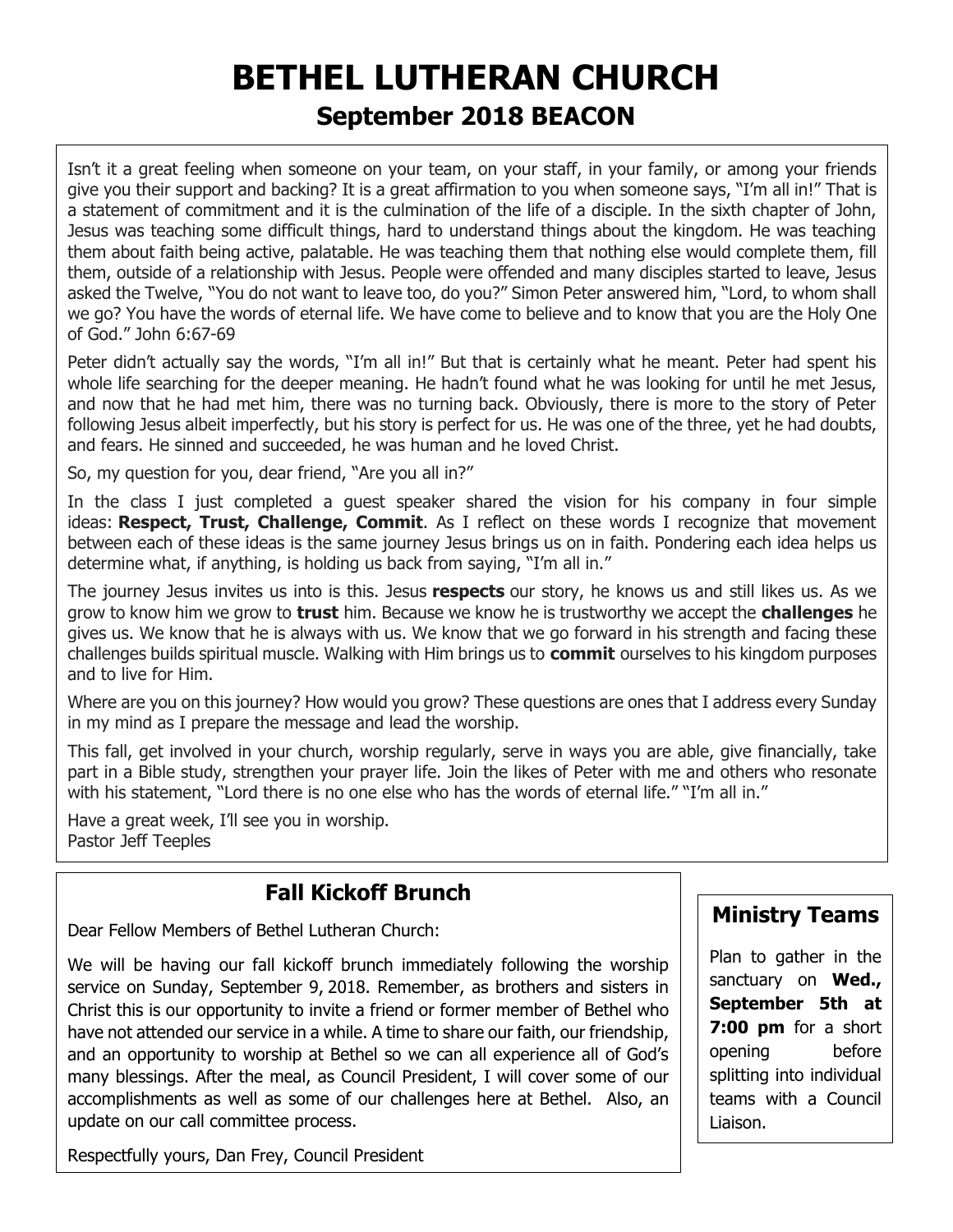# **August 8, 2018 Church Council Minutes**

(to be reviewed at the September Council meeting)

**Present:** Stacy Palmer, Darla Drewelow, Allen Redman, JoAnne Schwarz, Michelle Krohn, Carol Chapman, Marilyn Ingalls, Bruce Simon

Approval of the Agenda: Motion made by JoAnne Schwarz, 2<sup>nd</sup> by Carol Chapman

**Approval of the Minutes:** Motion made by Carol Chapman, 2nd by Marilyn Ingalls

Approval of the Treasurer's Report: Motion made by Marilyn Ingalls, 2<sup>nd</sup> by Bruce Simon

### **Ministry Team Reports:**

- **Children & Youth Ministry Team** no report
- **Outreach & Fellowship Ministry Team** discussion centered around the kick-off; no meals needed at this time
- **Property Ministry Team** further investigation surrounding water damage near the elevator is necessary; no update on lighting at this time
- **Worship & Music Ministry Team** All hymns selected to September 9<sup>th</sup>
- **Social Concerns Ministry Team** Relay for Life went well and was moved indoors due to weather; \$2,088.39 was raised by our Bethel team, with approximately 10 attendees from Bethel
- **Missions/Benevolence Ministry Team** no meeting

### **Old Business:**

- 1. September  $9<sup>th</sup>$  Fall Kick-off Motion to approve invitations with RSVP's to be mailed to all households by the 17<sup>th</sup> by Allen Redman, 2<sup>nd</sup> by Bruce Simon. Motion to put an ad in the paper inviting others to attend and RSVP by Carol Chapman, 2<sup>nd</sup> by Marilyn Ingalls
- 2. Need of Sunday School Teachers A sign-up sheet will be passed in church looking for volunteers for the next couple of Sundays, and will then be posted on the bulletin board
- 3. Confirmation Feedback Pastor Jeff and the student are working together on a faith statement with a likely future confirmation date in the Fall
- 4. Parkersburg Fun Days Terry Drewelow will drive his Model A and pass out candy (donated by Allen Redman) representing Bethel

#### **New Business:**

- 1. Approval for Abigail Knock and Colton Hamilton rehearsal October  $26<sup>th</sup>$ , wedding October  $27<sup>th</sup>$  Motion to approve by JoAnne Schwarz, 2<sup>nd</sup> by Stacy Palmer
- 2. Water leak in basement in front of elevator further investigation by a professional is necessary to better determine where leak is originating; Tobin Draining may need to dig holes to look for blockages, but discussion surrounding this will be had within Property Ministry team before proceeding
- 3. August  $12<sup>th</sup>$  pastor is Stephen Anenson
- 4. Pastor's Computer Pastor Jeff is using his personal computer mostly, but the anti-virus software needs to be updated on the pastoral computer at church; Stacy will investigate further options available
- 5. Pastor's Report Pastor Jeff provided a full report of visits completed, communion served for Council

**Closing Prayer/The Lord's Prayer:** Motion to adjourn the meeting by Carol Chapman, 2<sup>nd</sup> by JoAnne **Schwarz** 

**September Communion Assistants:** Dan Frey, JoAnne Schwarz **October Communion Assistants:** Michelle Krohn, Stacy Palmer

Submitted by Stacy Palmer, Council Recording Secretary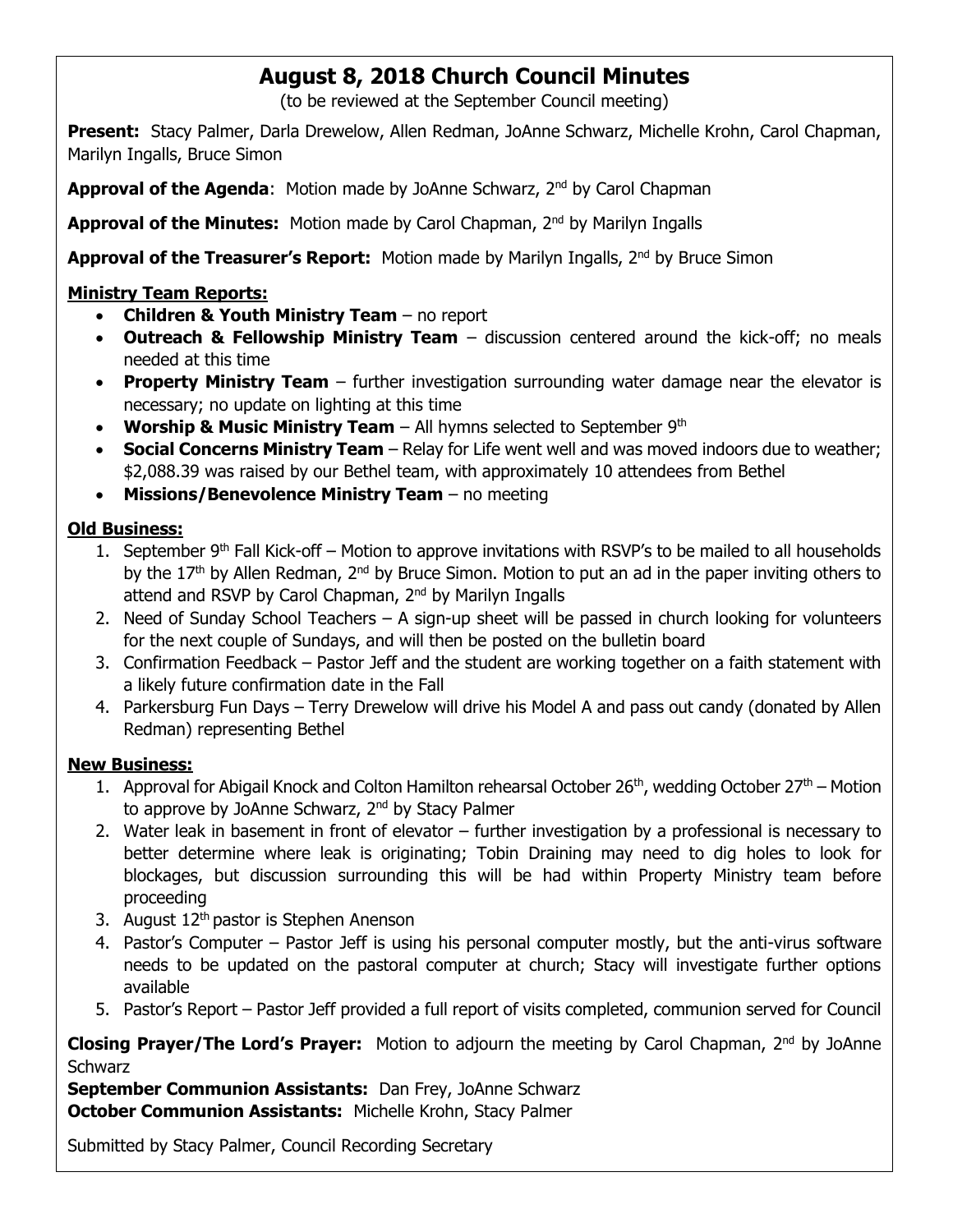# **Adult Education Begins September 16**

The most significant way that I have grown to trust Jesus is to get to know the story of God's people and how God's story keeps intersecting with our story. Getting to know the story is what Adult Education hour is going to be this year.

I invite all of you to join me every Sunday after church for "The Story." Max Lucado and Randy Frazee put together a great study resource a few years ago that presents the Bible as one continuing story of God and His people.

Each class stands alone, so if you miss a week no problem. To get the most out of this class get a copy of "The Story" (Sign up to order one for \$9). Read ahead the chapter for the week and answer the discussion questions. On Sunday we will gather, watch the 10-minute video and have a great time for discussion.

We will start at the beginning and work our way through the Bible. If you are one of those who have been reading through the entire Bible in a year, this study is a great way to fulfill that goal.

September Schedule: Sept. 16 Creation: The Beginning of Life as We Know It Sept. 23 God Builds a Nation Sept. 30 Joseph: From Slave to Deputy Pharaoh Oct. 7 Deliverance

# **Family Devotions for September**

### **"Taking the X's and O's to Heart"**

Bible Verse: "Faith comes from hearing the message, and the message is heard through the word of Christ." Romans 10:17

Good coaches of all sports make sure their players know the "X's and O's" of the game – the fundamentals, the plays, the role of each team member. But even good coaches can't always motivate their players to play with heart. In somewhat the same way, Christian parents make sure their children know the "X's and O's" of the Christian faith – the message of the Gospel, the Ten Commandments, the Lord's Prayer, the Creed. … But how do these fundamentals of faith become rooted in our hearts and those of our children?

As Christians, we know the answer to this question: through the Holy Spirit, who is at work in us through the Word. At Baptism, we promised to place the Word of God in the hands of our children. We do this anytime we read or hear God's Word – when we worship together; attend Sunday school and confirmation classes; have family devotions; spend time in the Word . . . Parents, do you need a pep talk? Read Psalm 78:1-7 for encouragement to keep teaching the fundamentals. And then you might use Acts 2 as a good background for your September family devotions!

Pray: Dear Heavenly Father, please help us put your Word first in our lives, so the Holy Spirit can always be at work in our hearts, amen.

### **LCMC 18th Annual Gathering and Convention, October 7-10, 2018, HyVee Hall, 730 3rd Street, Des Moines**

The theme this year is "Growing Up," building on Ephesians 4:11-16. Each congregation gets at least two delegates, but everyone is invited. Bethel Lutheran would like to send at least two congregational representatives this year. This is a great opportunity for any member of our church, especially church council or call committee members to connect with brothers and sisters across the association and around the world. See Dan Frey as soon as possible if you are interested in representing our congregation. **www.LCMC.net**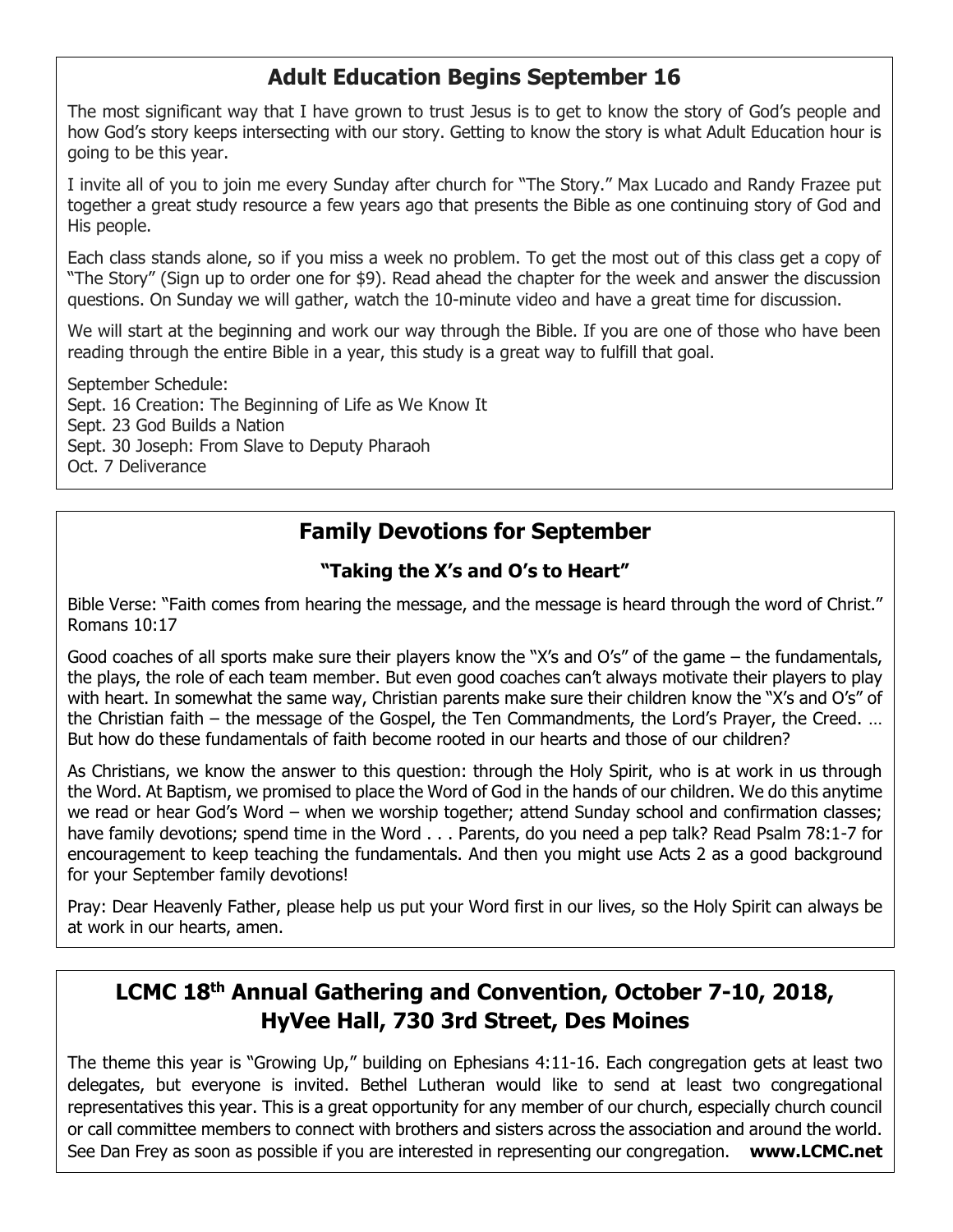|                                                                        | <b>September Bible Reading Schedule</b>                                                                                                                                                                                                                                                                                                            | Altar Guild Volunteers: There are                                                                                                                                                                                                                                                                 |  |  |  |
|------------------------------------------------------------------------|----------------------------------------------------------------------------------------------------------------------------------------------------------------------------------------------------------------------------------------------------------------------------------------------------------------------------------------------------|---------------------------------------------------------------------------------------------------------------------------------------------------------------------------------------------------------------------------------------------------------------------------------------------------|--|--|--|
| Sept. 1, Sat:<br>Sunday:                                               | II Chron. 28:16-27, I Cor. 3, Ezek. 23:22-35<br>Exodus 35                                                                                                                                                                                                                                                                                          | several months without anyone to do<br>Communion, etc. If you are able to help<br>out, please contact JoAnne Schwarz or                                                                                                                                                                           |  |  |  |
| Sept. 3, Mon:                                                          | II Chron. 29:1-19, I Cor. 4, Ezek. 23:36-49                                                                                                                                                                                                                                                                                                        | Bonnie Gerloff.                                                                                                                                                                                                                                                                                   |  |  |  |
| Tuesday:<br>Wednesday:<br>Thursday:<br>Friday:<br>Saturday:<br>Sunday: | II Chron. 29:20-36, I Cor. 5, Ezek. 24:1-14<br>II Chron. 30:1-12, I Cor. 6, Ezek. 24:15-27<br>II Chron. 30:13-27, I Cor. 7:1-24, Ezek. 25<br>II Chron. 31, I Cor. 7:25-40, Ezek. 26<br>II Chron. 32:1-19, I Cor. 8, Ezek. 27:1-24<br>Exodus 36                                                                                                     | <b>Coffee</b><br>Fellowship<br><b>Following</b><br>Worship: Please see the sign-up sheet on<br>the bulletin board to volunteer to make<br>coffee and bring treats for fellowship<br>worship for a Sunday<br>following<br>in.<br>September.                                                        |  |  |  |
| Tuesday:<br>Wednesday:<br>Thursday:<br>Friday:<br>Saturday:<br>Sunday: | Sept. 10, Mon: II Chron. 32:20-33, I Cor. 9:1-18, Ezek. 27:25-36<br>II Chron. 33:1-13, I Cor. 9:19-27, Ezek. 28:1-10<br>II Chron. 33:14-25, I Cor. 10:1-13, Ezek. 28:11-26<br>II Chron. 34:1-13, I Cor. 10:14-33, Ezek. 29<br>II Chron. 34:14-33, I Cor. 11:1-16, Ezek. 30:1-12<br>II Chron. 35:1-15, I Cor. 11:17-34, Ezek. 30:13-26<br>Exodus 37 | <b>Home Cooked Meal:</b> If you know of<br>someone who might benefit from a home-<br>cooked meal(s) provided by members of<br>our congregation $-$ or $-$ if you are able to<br>help prepare a meal, please contact Janet<br>(319-269-9674), Jenny (319-269-2578), or<br>Sharleen (319-414-7409). |  |  |  |
| Tuesday:<br>Wednesday:<br>Thursday:<br>Friday:                         | Sept. 17, Mon: II Chron. 35:16-27, I Cor. 12:1-19, Ezek. 31<br>II Chron. 36, I Cor. 12:20-31, Ezek. 32:1-16<br>II Timothy 1, I Cor. 13, Ezek. 32:17-32<br>II Tim. 2, I Cor. 14:1-19, Ezek. 33:1-16<br>II Tim. 3, I Cor. 14:20-40, Ezek. 33:17-33                                                                                                   | <b>Quilters:</b> The quilters will start quilting<br>again on September 20th from 9:00-12:00<br>am. No prior experience in quilting or<br>sewing necessary; will train. Come join the<br>fun on Thursday mornings.                                                                                |  |  |  |
| Saturday:<br>Sunday:                                                   | II Tim. 4, I Cor. 15:1-19<br>Exodus 38                                                                                                                                                                                                                                                                                                             | <b>Ushers:</b> Please see the sign-up on the<br>bulletin board to volunteer to usher any<br>upcoming week or month.                                                                                                                                                                               |  |  |  |
| Monday:                                                                | Ezekiel 34:1-16, I Corinthians 15:20-34                                                                                                                                                                                                                                                                                                            | Website Coordinator: The Church                                                                                                                                                                                                                                                                   |  |  |  |
| Tuesday:<br>Wednesday:                                                 | Ezek. 34:17-31, I Cor. 15:35-58<br>Ezek. 35, I Cor. 16                                                                                                                                                                                                                                                                                             | for<br>Council is<br>looking<br>a WEBSITE                                                                                                                                                                                                                                                         |  |  |  |
| Thursday:                                                              | Ezek. 36:1-21, II Corinthians 1:1-11                                                                                                                                                                                                                                                                                                               | Coordinator. Any computer with internet                                                                                                                                                                                                                                                           |  |  |  |
| Friday:                                                                | Ezek. 36:22-38, II Cor. 1:12-24                                                                                                                                                                                                                                                                                                                    | access can be used for this volunteer task.                                                                                                                                                                                                                                                       |  |  |  |
| Saturday:                                                              | Ezek. 37:1-14, II Cor. 2                                                                                                                                                                                                                                                                                                                           | Training is available. If interested, please                                                                                                                                                                                                                                                      |  |  |  |
| Sunday:                                                                | Exodus 39                                                                                                                                                                                                                                                                                                                                          | contact Dan Frey.                                                                                                                                                                                                                                                                                 |  |  |  |

**Opportunities to Serve**

# **Organized Prayer for Bethel Families**

**Week of September 2 –** Alex & Monica Bixby, Derek & Jill Etjen, Trevor & Ellie, Tom & Sara Mann, Nora, Ava, & Corryn, Lance & Kim Marlette, Kaitlin & Erica, Leona Wallbaum, Kory & Deb Walters

**Week of September 9 –** Bob & Brenda Everts, Terry & Janet Mennen, George Miller, Lee Walters, Eric & Becky (Walters) Simmons

**Week of September 16 –** Dan & Kay Frey, Courtney & Tiffany, Ben Frieling, Justin & Tess (Gerloff) Matherly & Noah, Darwin & Peggy Miller, Carol Warneka, Jann Wiegmann

**Week of September 23 –** Don Geertsema, Dennis & Bonnie Gerloff, Dennis Muller, Amber & Ian, Samantha (Muller) Wiegmann, Tripp & Hayden, Meri Jo Wiese, Tyler & Nicole

**Week of September 30 –** Arlo Williams & Sandra Briggs, Guy Gerloff, Kirk & Suzanne (Gerloff) Neuroth, Connor, Melea, & Nick, Bryce & Ruth Zacharias, Pastor Jeff & Kris Teeples, David & Britta Teeples, Eric Teeples, Philip & Carly Teeples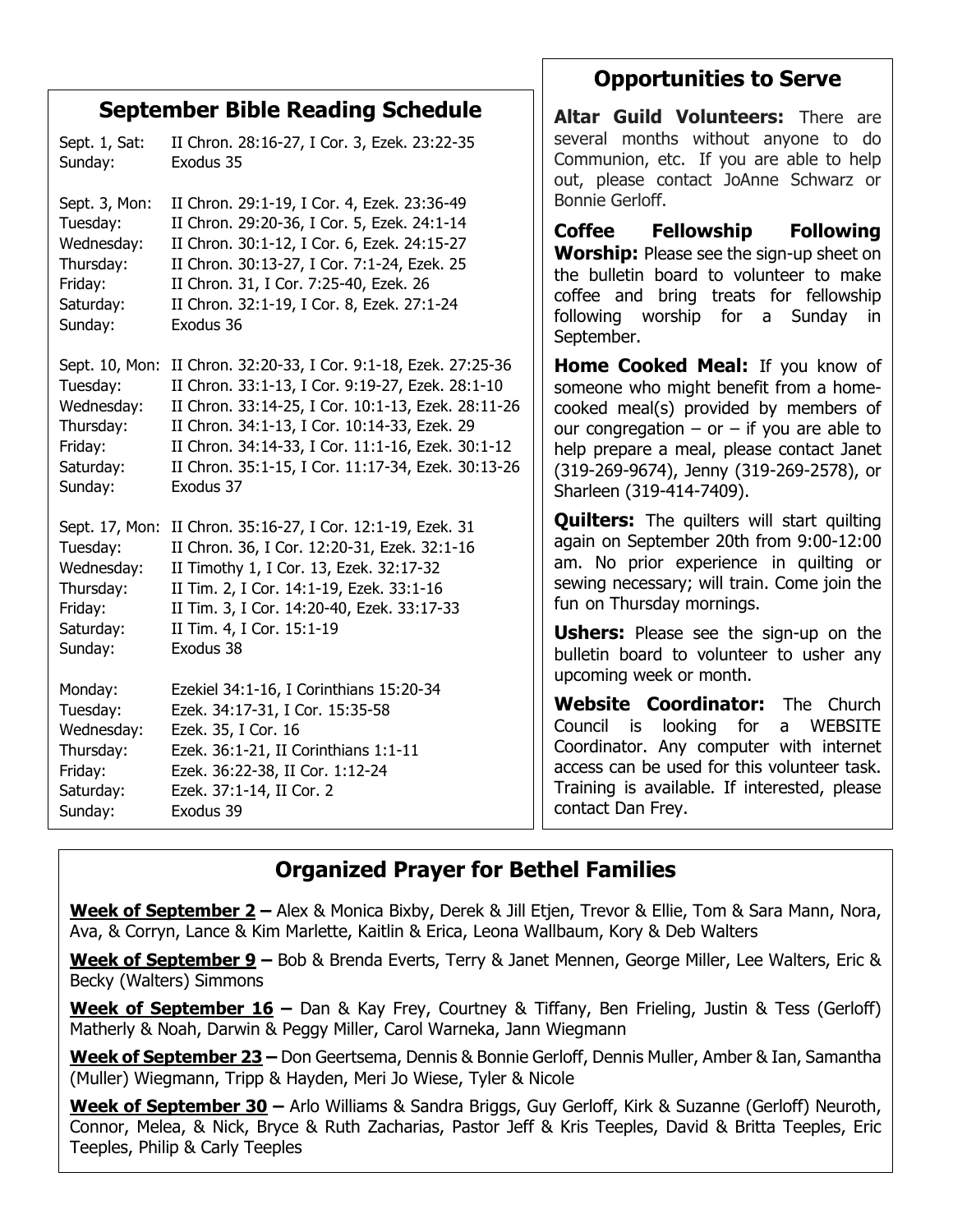Worship Assistant Schedule for September--Worship Service 9:00 a.m.

|                          | <b>September 2</b>            | <b>September 9</b>  | September 16          | <b>September 23</b>  | September 30     |
|--------------------------|-------------------------------|---------------------|-----------------------|----------------------|------------------|
| <b>USHERS</b>            |                               | Dennis & Bonnie     | Perry & Devin         | Dennis & Bonnie      | Dennis & Bonnie  |
|                          | <b>Terry Mennen</b>           | Gerloff             | Bernard               | Gerloff              | Gerloff          |
| ORGANISTS/PIANISTS       | Janet Mennen/Sharleen Hubbard |                     |                       |                      |                  |
| <b>ALTAR GUILD</b>       | Darla Drewelow/Candy Krohn    |                     |                       |                      |                  |
| <b>GREETERS</b>          | Dan & Kay                     | Roger & Doralene    | Jeff & Diane          | Dale & Jenny         | Perry & Adrian   |
|                          | Frey                          | Renken              | <b>Johnson</b>        | Hansmann             | Bernard & family |
| <b>LECTORS</b>           | <b>Stacy Palmer</b>           | Carol Chapman       | Darla Drewelow        | <b>Steve Brouwer</b> | Jim Schwarz      |
| <b>LITURGISTS</b>        | Dale Krohn                    | JoAnne Schwarz      | <b>Bonnie Gerloff</b> | <b>Terry Mennen</b>  | Hymn Sing        |
| <b>ACOLYTES</b>          | Evan Palmer                   | Corryn Mann         | Gavin Bernard         | Ava Mann             | Evan Palmer      |
| <b>COMMUNION</b>         | Dan Frey                      |                     | Dan Frey              |                      |                  |
| <b>ASSISTANTS</b>        | JoAnne Schwarz                |                     | JoAnne Schwarz        |                      |                  |
| <b>COFFEE FELLOWSHIP</b> |                               | Fall Kickoff Brunch |                       |                      |                  |
| <b>SOUND SYSTEM</b>      | Marilyn Ingalls/Bruce Simon   |                     |                       |                      |                  |

#### August Summary of Attendance and Financial Contributions

|                           | <b>Attendance</b> | <b>Bene./Mission</b> | <b>Current</b> | <b>Building Maintenance</b> |
|---------------------------|-------------------|----------------------|----------------|-----------------------------|
| <b>Sunday, August 5</b>   | 68                | \$216.00             | \$2,637.05     | \$0.00                      |
| <b>Sunday, August 12</b>  | 54                | \$101.00             | \$1,444.25     | \$0.00                      |
| <b>Sunday, August 19</b>  | 63                | \$162.00             | \$2,273.05     | \$0.00                      |
| <b>Sunday, August 26</b>  | 53                | \$146.50             | \$1,653.60     | \$0.00                      |
| January 1-August 26, 2018 |                   | \$5,249.97           | \$68,879.26    | \$0.00                      |

### **September Anniversaries**

- 9 Perry & Adrian Bernard (18) 26 Jeff & Pam Jacobson (42)
- 13 Rex & Hope Tomkins (22) 26 Jeff & Stacy Palmer (20)
- 
- 20 Tom & Sara Mann (21) 29 Matt & April Kressley (11)
- 25 Lee & Pat Van Hauen (48) 29 Dale & Candy Krohn (39)
- 
- 
- 18 Henry & Janice Gerloff (54) 27 Aaron & Angie Ellermann (21)
	-
	-

Email: [bethelparkersburg@gmail.com](mailto:bethelparkersburg@gmail.com) Website: [www.bethelparkersburg.org](http://www.bethelparkersburg.org/) 'Like' & 'Follow' us on Facebook too!

### **September Birthdays**

- 
- 
- 
- 6 Cameron Luhring 23 Joan Schuck
- 8 Ken Van Lengen 25 Randy Gorter
- 
- 
- 
- 
- 13 Corryn Mann
- 1 Jay Herter 14 Sharon Knudson
- 4 Jaxon Kressley 18 Darla Drewelow
- 5 Greg Carolus 19 Lista Patterson
	-
	-
- 9 Nate Hemann 26 Leona Wallbaum
- 9 Jeff Palmer 27 Butch Geertsema
- 11 Blake Tomkins 28 Ami Cordes